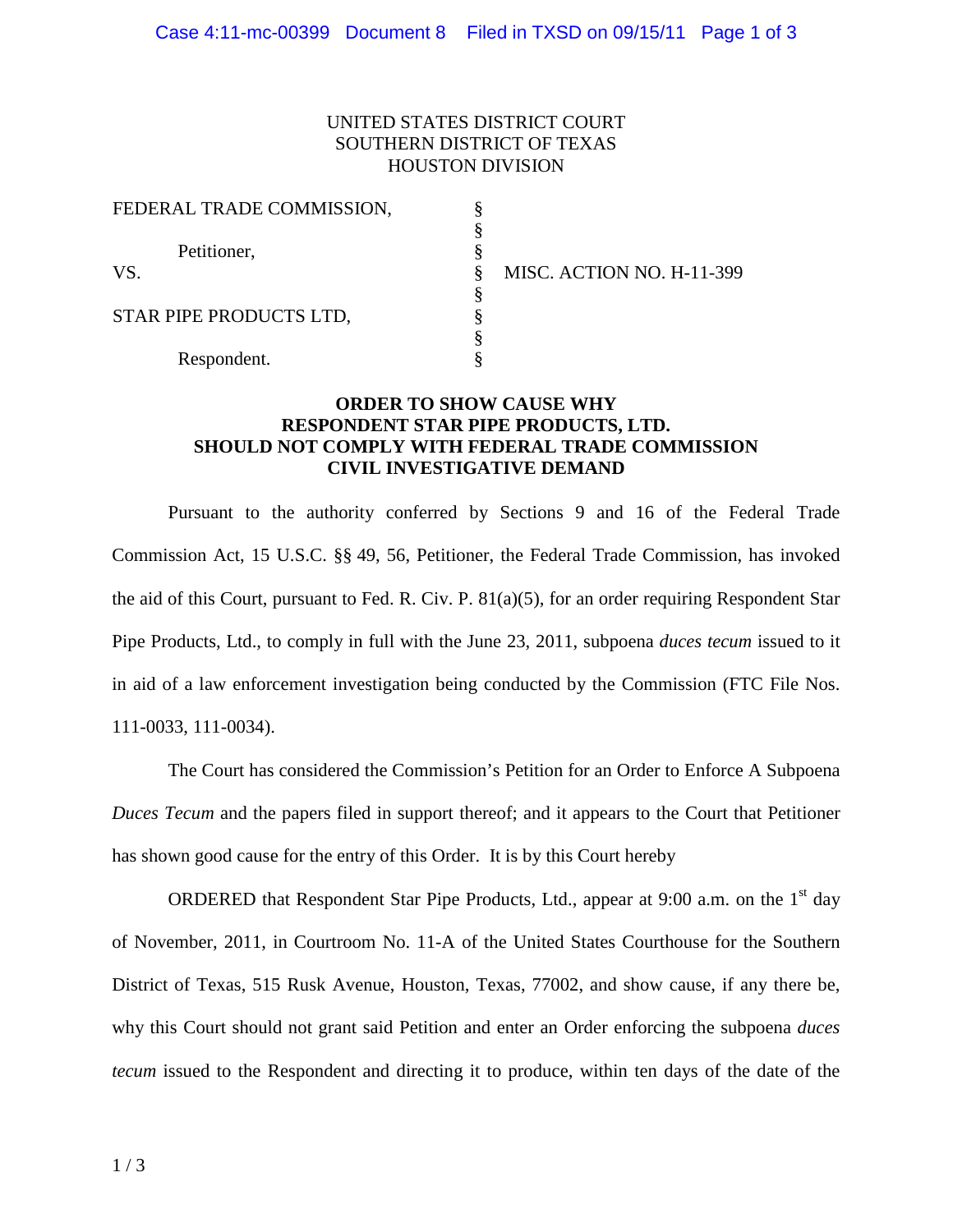## Case 4:11-mc-00399 Document 8 Filed in TXSD on 09/15/11 Page 2 of 3

 Order, all responsive documents and information in compliance with the subpoena *duces tecum*. Unless the Court determines otherwise, notwithstanding the filing or pendency of any procedural or other motions, all issues raised by the Petition and supporting papers, and any opposition to the Petition, will be considered at the hearing on the Petition, and the allegations of said Petition shall be deemed admitted unless controverted by a specific factual showing.

 hear live testimony, it must file an affidavit reflecting such testimony (or if a proposed witness is not available to provide such an affidavit, a specific description of the witness's proposed testimony) and explain why Respondent believes live testimony is required. IT IS FURTHER ORDERED that, if Respondent believes it necessary for the Court to

 exhibits, motions or other papers in opposition to said Petition or to the entry of the Order requested therein, such papers must be filed with the Court and received by Petitioner's counsel by 5:00 p.m. on October 7, 2011. Such submission shall include, in the case of any affidavits or exhibits not previously submitted, or objections not previously made to the Federal Trade Commission, an explanation as to why such objections were not made or such papers or information not submitted to the Commission. Any reply by Petitioner shall be filed with the Court and received by Respondent by 5:00 p.m. on October 17, 2011. IT IS FURTHER ORDERED that, if Respondent intends to file pleadings, affidavits,

 that this is a summary proceeding and that no party shall be entitled to discovery without further order of the Court upon a specific showing of need; and that the dates for a hearing and the filing of papers established by this Order shall not be altered without prior order of the Court upon good cause shown; and IT IS FURTHER ORDERED, pursuant to Fed. R. Civ. P.  $26(a)(1)(B)(v)$  and  $81(a)(5)$ ,